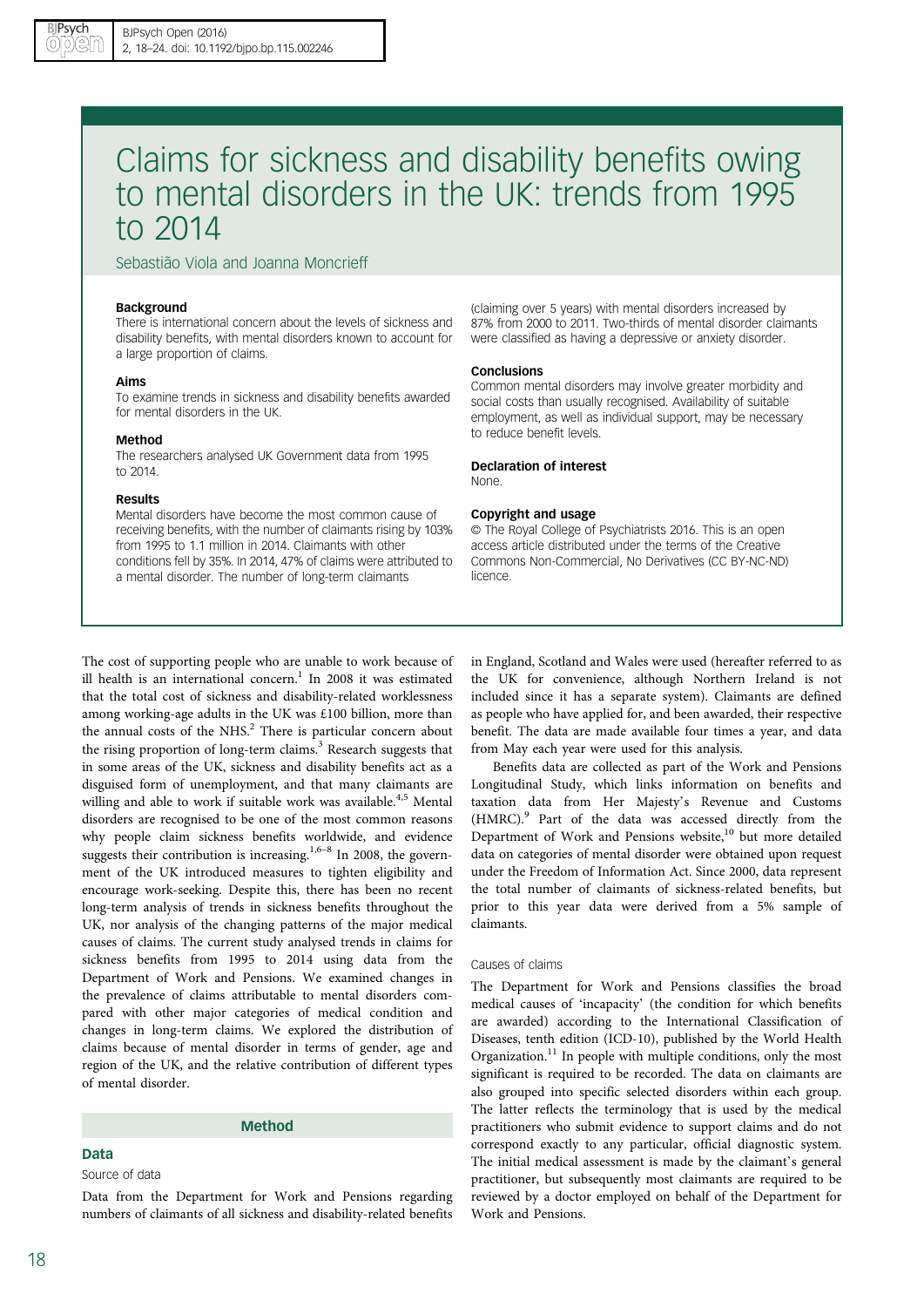# Changes in the benefit system

Prior to 2008, people claiming state benefits for sickness or disability in the UK were awarded Incapacity Benefit. Prior to 2001, Severe Disablement Allowance was paid to people with long-term disability who had not paid sufficient National Insurance contributions to qualify for Incapacity Benefit. From 2001, Incapacity Benefit was extended to this group. In October 2008, a new benefit, Employment and Support Allowance (ESA), was introduced for new claimants. The system for claiming ESA differs from the old system of Incapacity Benefit to the extent that most people are required to undergo repeated 'work capability assess-ments' to be entitled to receive benefit payments.<sup>[12](#page-5-0)</sup> From October 2010, claimants who received the pre-existing benefits (Incapacity Benefit and Severe Disablement Allowance) started to be assessed to see whether they qualified for ESA. This strategy was initially introduced in limited geographical areas, before being rolled out nationally to the rest of the UK from April 2011.

## Analysis

## Overall trends

From 2008, we amalgamated data for ESA claimants with data on claimants who remained on Incapacity Benefit or Severe Disablement Allowance. Since categorisation by medical condition was not available for the first 2 years of ESA data, we estimated the numbers of these claimants by medical category by applying the percentage of claimants in a particular category in 2010 to the data from 2008 and 2009. This enabled us to produce continuous trends in claimants by medical condition. These estimations made up only a small proportion of the figures for these years, however, since ESA was only awarded to new claimants during this time.

We charted trends in the total number of sickness and disability benefit claimants and numbers of claimants by each major causal medical category for each year between 1995 and 2014. Data from 1995 to 1999 were only available for the 5% sample, but from 2000 onwards data were available for the total number of claims. We also calculated the proportion of total claimants accounted for by each major causal category of medical conditions in 1995 and 2014. We compared changes in the proportions of claims for each category between 1995 and 2014 using Z-tests for differences between independent groups. These were computed manually, using an alpha level of 0.5. For figures obtained from the 5% sample, we used the actual numbers obtained for the calculations, i.e. 5% of the estimated total. We assumed that claimants in 1995 were different individuals from claimants in 2014 because of the 20-year time difference.

#### Trends in long-term claims

We analysed trends in numbers of people claiming benefits for more than 5 years. It was not possible to obtain reliable data on duration of sickness claims prior to 2000, owing to unavailability of data, nor after 2011. When claimants started to be transferred from Incapacity Benefit (or Severe Disablement Allowance) to ESA in April 2011, claims were classified as starting from the point at which ESA started, regardless of how long people had been claiming other benefits prior to this point. There is, therefore, an artificial decrease in long-standing claims after this time. Hence we analysed trends in numbers of claimants claiming benefits for more than 5 years between 2000 and 2011. Since we were using data from May, the 2011 data were not yet affected by the changes introduced with the transfer of existing claimants to ESA. We did not apply significance testing to this analysis since the assumption that the 2000 data and the 2011 data are independent is unlikely to hold, especially since claimants were those on long-term benefits.

#### Age, gender and regional distribution

To explain the trends in claims for mental disorders, we examined the age and gender distributions of claimants with mental disorder diagnoses and compared them with the distributions for those with other conditions. We used the Department for Work and Pensions age categories, but merged the two oldest (age 55–60 and over 60) and two youngest age groups (age under 18 and 18–24) to obtain approximate 10-year age bands. The Department for Work and Pensions does not produce data on claimants' socioeconomic status, but we examined the proportions of mental disorder claims in the different regions of the UK. Regional distribution of sickness and disability claims is known to vary with the socioeconomic characteristics of the region. $4,13$ 

## Trends in mental disorders

We examined trends in the numbers of claimants claiming benefits for different mental disorders within the overall mental disorder category, combining diagnostic labels that appeared to represent similar conditions (as presented in [Table 4](#page-4-0)). These data were derived from the 5% sample for the first year the data was available which was 1999, and thereafter it was derived from data on all claimants (the 100% sample). We used Z-tests to test for the difference in proportions of claims represented by different conditions between 1999 and 2014.

Confidence intervals were computed for all estimates based on the 5% sample data.

## Results

Total numbers of claimants of any type of sickness benefit declined by 6.4% from 2 672 000 in 1995 to 2 501 000 in 2014 ([Fig. 1](#page-2-0)). The decline started in the late 1990s, but then numbers rose again between 2000 and 2003, before falling year on year, apart from small increases in 2009 and 2014.

[Figure 1](#page-2-0) shows trends in the numbers of claimants for the eight most common causal categories of medical condition, including mental disorders. Whereas in 1995 musculoskeletal disorders were the most common cause of sickness benefit claims, with mental disorders close behind, numbers of claimants for musculoskeletal disorders diminished continuously thereafter, dropping by 40.8% overall from 595 900 in 1995 to 352 550 in 2014. In contrast, the number of claimants whose claim was attributed to a mental disorder more than doubled, rising by 103.4% over the period examined to over a million in 2014 (from 571 600 in 1995 to 1 136 360 in 2014). The number of claimants whose claim was because of other major causal categories, including cardiovascular disorders, respiratory disorders and disorders 'not elsewhere classified' also diminished by 68.5%, 47.1% and 52.6% respectively. Claimants diagnosed as having a 'diseases of the nervous system' increased by 29.5%, but from a lower baseline. Overall, claimants classified as having conditions other than a mental disorder fell by 35.0% between 1995 and 2014 (from 2 100 400 to 1 364 640).

[Table 1](#page-2-0) presents the number and proportion of claimants grouped according to the eight most common medical causes of incapacity in 1995 and 2014. The proportion of claimants represented by people with a mental disorder rose substantially. By 2014, almost half of claimants were claiming benefits for a mental disorder, up from 21.4% in 1995 to 46.5%. Changes in all categories of medical condition were highly statistically significant.

[Figure 2](#page-3-0) shows trends in numbers of long-term claimants (defined as individuals claiming benefits for longer than 5 years) for claimants with mental disorders and claimants with all other conditions from 2000 to 2011. Overall, there was an increase in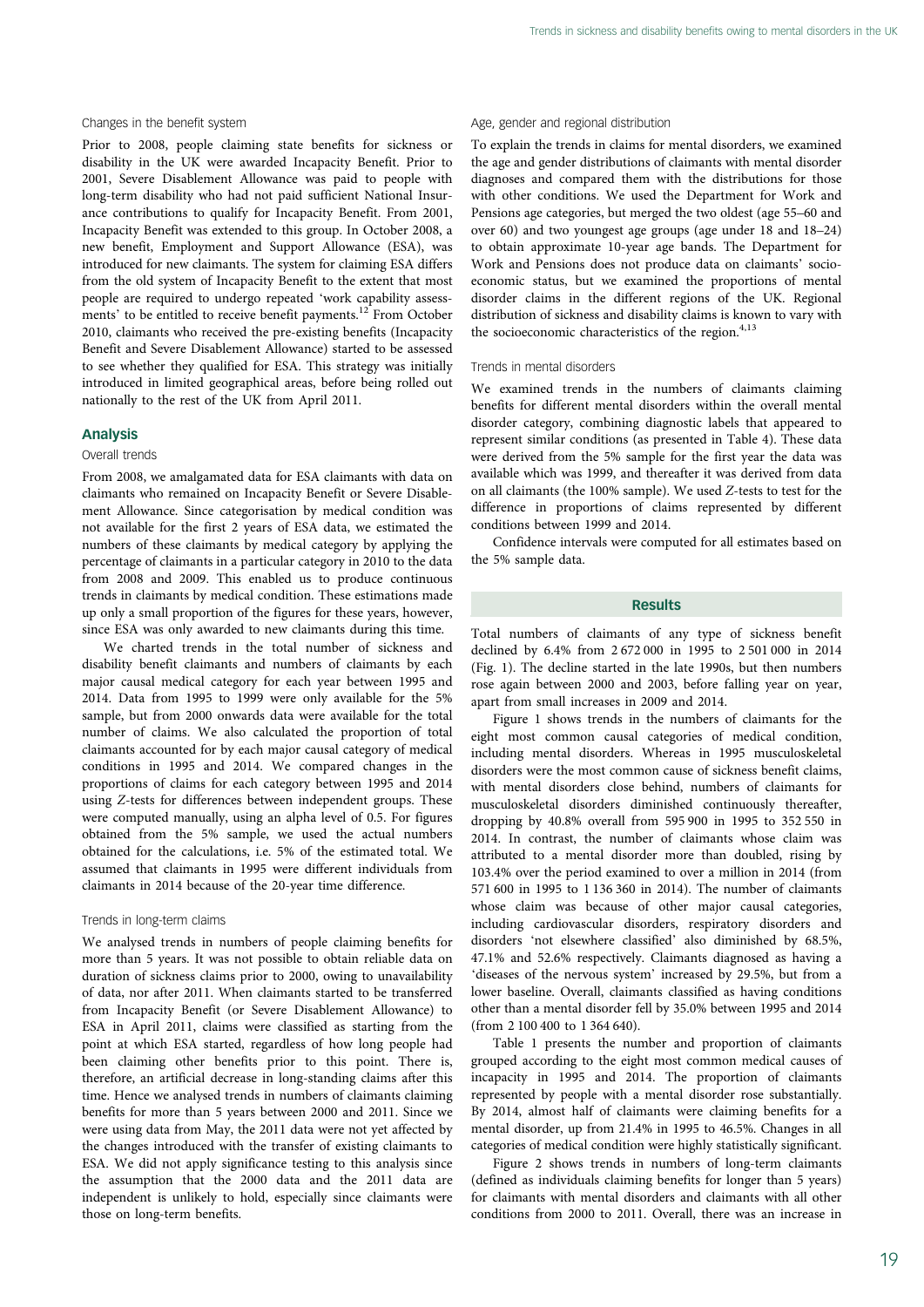<span id="page-2-0"></span>

medical category 1995–2014.

the number of long-term claimants of 26.4% from 1 173 680 in 2000 to 1 483 470 in 2011 (not shown). Numbers of long-term claimants for mental disorders rose by 87.4% from 346 770 in 2000 to 649 990 in 2011 and numbers with all other conditions rose by only 0.79% (from 826 910 to 833 480). In 2011, claimants whose claim was attributable to a mental disorder accounted for 43.8% of all long-term claimants, compared with 29.6% in 2000.

The proportions of claimants claiming benefits for mental disorders according to age group and gender are presented in [Table 2.](#page-3-0) In 1995, the proportion of women claiming benefits for a mental disorder was higher than the proportion of men, but proportions had equalised by 2014. Claims for a mental disorder made up a greater proportion of claims in younger age groups in both 1995 and 2014. There were increases in the proportion of mental disorder claims in all age groups, but differences between the age groups were less marked in 2014, due in large part to a greater increase in the proportion of mental disorder claims in

people aged over 55. [Table 3](#page-3-0) shows the regional distribution of the proportion of mental disorder claims within the UK. The proportion of mental disorder claims was highest in London and southern regions in 1995, and in Scotland in 2014. Other than Scotland, areas traditionally associated with industrial decline, such as Wales, the North East and the North West, did not show particularly high proportions of mental disorder claims compared with other areas.

[Table 4](#page-4-0) presents numbers of claimants according to the different types of mental disorders recorded in 1999, when these data were first available, and 2014. In both years, the collective category of 'depressive disorders' accounted for almost half of all claimants whose claim was attributed to a mental disorder. In 1999 there were 344 700 claims, representing 41.5% (CI 41.0–42.0) of all mental disorder claims, and in 2014 there were in 513 900 claims, representing 44.2%. There was a decline in the proportion of claimants diagnosed as having an anxiety disorder (including claimants coded as having an 'extreme reaction to stress'). Combined with the first category, however, anxiety and depressive disorders were the diagnosis recorded for a total of 74.7% (74.3– 75.1) of claimants whose claim was classified as because of a mental disorder in 1999, and 66.8% in 2014. There was little change in the proportion of claimants recorded as having a learning disability or 'developmental disorder', which was the next most numerous diagnosis of claimants with a mental disorder. Psychotic disorders, which was the diagnosis recorded in 8.36% (8.09–8.63) of claimants classified as having a mental disorder in 1999, declined to 6.9% in 2014. There was an increase in claimants whose diagnosis was not specified. Although numbers were much smaller, there were statistically significant increases in claimants diagnosed as having eating disorders or a personality disorder and a decrease in claimants recorded as having 'disorders of the puerperium'.

# **Discussion**

Although the total number of people claiming state benefits for sickness and disability in the UK has declined since 2003, the number of people claiming benefits because of a mental disorder has been rising steadily, with current numbers at approximately 1.1 million. Mental disorders are now the largest single medical cause of claiming such benefits and by 2014 they accounted for almost half of all claims. They outstripped musculoskeletal disorders as the largest cause of claims from 1995 onwards, and claims for the two types of disorders continued to diverge, with claims for musculoskeletal disorders falling by 40%, and those for mental disorders more than doubling. Claims attributed to

| Claimants classified according to major causal categories of medical disorder in 1995 and 2014<br>Table 1                                                  |                                                      |                                       |                                         |                              |  |  |  |
|------------------------------------------------------------------------------------------------------------------------------------------------------------|------------------------------------------------------|---------------------------------------|-----------------------------------------|------------------------------|--|--|--|
| Overall category of medical disorder<br>(DWP classification)                                                                                               | Number of claimants<br>1995 <sup>a</sup> (thousands) | % of total claimants<br>1995 (95% CI) | Number of claimants 2014<br>(thousands) | % of total<br>claimants 2014 |  |  |  |
| Mental disorders <sup>b</sup>                                                                                                                              | 571.6                                                | 21.4 (21.2-21.6)                      | 1162.4                                  | 46.5                         |  |  |  |
| Musculoskeletal disorders <sup>b</sup>                                                                                                                     | 595.9                                                | 22.3 (22.1-22.5)                      | 352.6                                   | 14.1                         |  |  |  |
| Cardiovascular disorders <sup>b</sup>                                                                                                                      | 315                                                  | 11.8 (11.6-12.0)                      | 99.3                                    | 4.0                          |  |  |  |
| Respiratory disorders <sup>b</sup>                                                                                                                         | 100.5                                                | $3.8(3.70 - 3.90)$                    | 53.2                                    | 2.1                          |  |  |  |
| Nervous system disordersb                                                                                                                                  | 126                                                  | 4.7 (4.59-4.81)                       | 163.1                                   | 6.5                          |  |  |  |
| Neoplasmsb                                                                                                                                                 | 25.8                                                 | $0.97(0.92 - 1.02)$                   | 51.0                                    | 2.0                          |  |  |  |
| <b>Injuries</b> b                                                                                                                                          | 151.6                                                | $5.7(5.58 - 5.82)$                    | 125.0                                   | 5.0                          |  |  |  |
| Disorders not elsewhere classified <sup>b</sup>                                                                                                            | 557.8                                                | 20.9 (20.7-21.1)                      | 264.5                                   | 10.6                         |  |  |  |
| Total claims                                                                                                                                               | 2672                                                 |                                       | 2501                                    |                              |  |  |  |
| DWP, Department for Work and Pensions.<br>a. Data from 5% sample.<br>b. Z-test for difference between proportions of claimants in 1995 and 2014, P<0.0001. |                                                      |                                       |                                         |                              |  |  |  |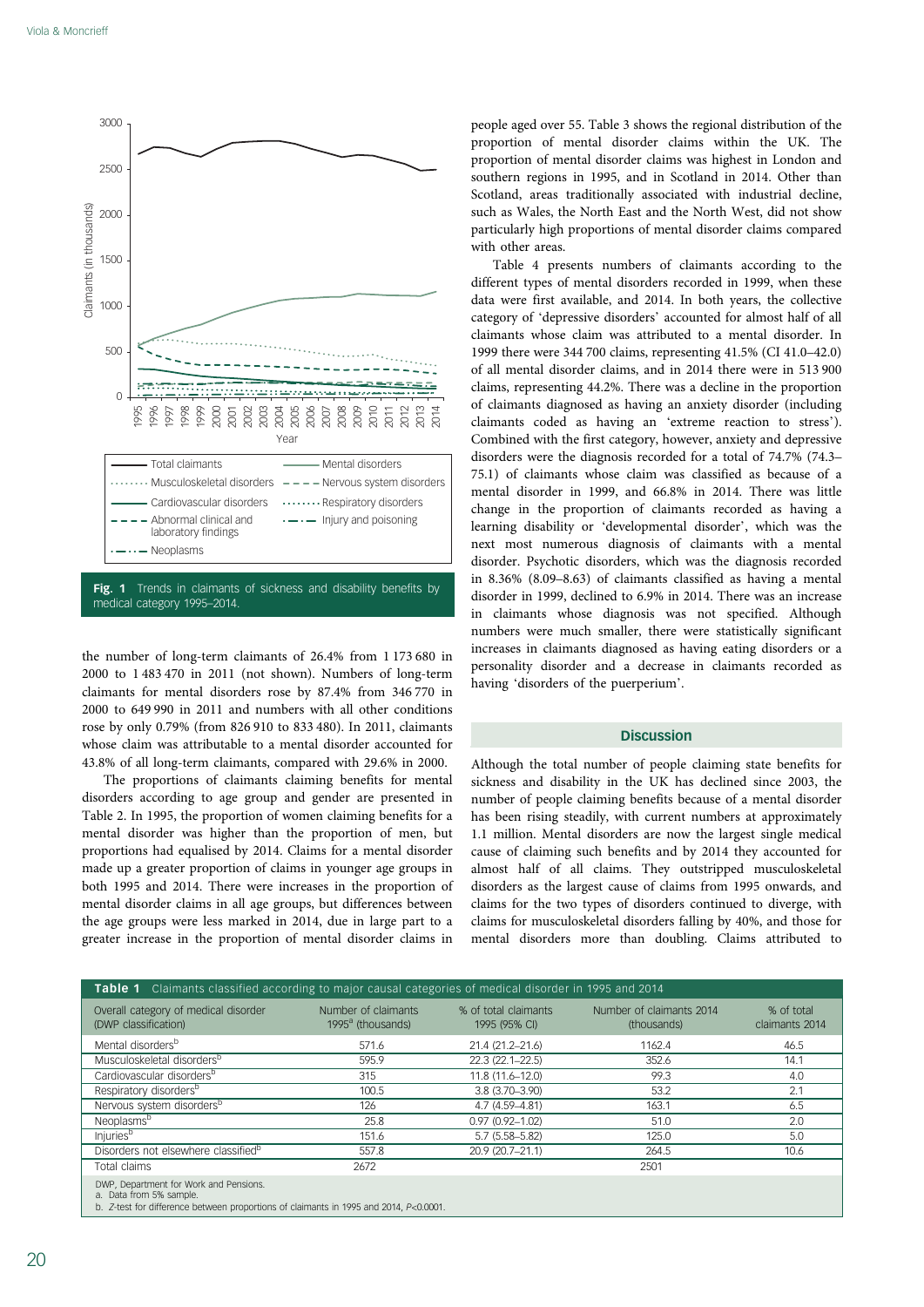

<span id="page-3-0"></span>

Fig. 2 Trends in long-term (>5 years) claimants of sickness and disability benefits.

Table 2 Proportion of mental disorder claimants by gender and age group

|                         | Mental disorder claimants as a percentage of<br>total claimants (%) |      |  |
|-------------------------|---------------------------------------------------------------------|------|--|
|                         | 1995 <sup>a</sup> (95% CI)                                          | 2014 |  |
| Men                     | 18.4 (18.5-18.7)                                                    | 46.8 |  |
| Women                   | 26.9 (26.8-27.0)                                                    | 46.1 |  |
| Age group <24           | 31.7 (31.5-31.9)                                                    | 57.2 |  |
| Age group 24-34         | 35.9 (35.7-36.1)                                                    | 61.2 |  |
| Age group 35-44         | 31.5 (31.4-31.6)                                                    | 55.4 |  |
| Age group 45-54         | 22.8 (22.7-22.9)                                                    | 45.1 |  |
| Age group > 55          | 11.0 (10.9-11.1)                                                    | 32.0 |  |
| a. Data from 5% sample. |                                                                     |      |  |

| Table 3         |                         | Proportion of mental disorder by UK region                          |      |  |
|-----------------|-------------------------|---------------------------------------------------------------------|------|--|
|                 |                         | Mental disorder claimants as a percentage of<br>total claimants (%) |      |  |
|                 |                         | 1995 <sup>a</sup> (95% CI)                                          | 2014 |  |
| Scotland        |                         | 29.8 (29.6-30.0)                                                    | 48.8 |  |
| Wales           |                         | 24.5 (24.3-24.7)                                                    | 45.5 |  |
| North Fast      |                         | 24.9 (24.7-25.1)                                                    | 45.2 |  |
| North West      |                         | 28.2 (28.1-28.3)                                                    | 47.6 |  |
| Yorkshire       |                         | 26.1 (25.9-26.3)                                                    | 45.4 |  |
| West Midlands   |                         | 26.7 (26.5-26.9)                                                    | 45.2 |  |
| Fast Midlands   |                         | 25.6 (25.4-25.8)                                                    | 44.8 |  |
| East of England |                         | 29.0 (28.8-29.2)                                                    | 45.7 |  |
| London          |                         | 33.2 (33.0-33.4)                                                    | 46.3 |  |
| South East      |                         | 31.7 (31.5-31.9)                                                    | 47.0 |  |
| South West      |                         | 30.6 (30.38-30.82)                                                  | 47.7 |  |
| Abroad          |                         | 18.7 (18.7-18.8)                                                    | 32.6 |  |
|                 | a. Data from 5% sample. |                                                                     |      |  |

cardiovascular disorders, the next most common medical cause of benefit claims, also fell by more than half.

In contrast to the fall in overall claims, the number of people claiming benefits for more than 5 years has increased since 1995. This increase is almost entirely because of the rise in long-term claims because of a mental disorder.

The pattern of rising claims for mental disorders is consistent with a report on UK data from a decade ago, $8$  an analysis of data from Scotland from  $2000-2007$  $2000-2007$ ,<sup>7</sup> and with data from other developed countries, including Denmark, the Netherlands, Swe-den, Israel and the USA.<sup>1,[6](#page-5-0)</sup> Thus, it appears to represent a trend that applies across developed nations.

The distribution of claims for different types of mental disorders has changed little over the last 15 years. The proportion of claims attributed to depressive and anxiety disorders as a whole fell slightly, but they still account for two-thirds of mental disorder claims. The proportion of claims associated with psychotic disorders also fell slightly. Data from the 1990s also showed that depressive and 'neurotic' disorders accounted for the vast majority of benefits paid for sickness and disability in the UK, $^{13}$  $^{13}$  $^{13}$ and a more recent analysis of Scottish data showed a similar weighting towards these types of conditions.<sup>[7](#page-5-0)</sup>

# Benefits and employment

There has been considerable debate about the significance of increasing levels of sickness benefit claims. Research from the UK indicates a 10-fold variation in rates of claims between regions and districts, with highest rates being found in the areas of the north of England, Scotland and Wales, which have seen the greatest levels of industrial decline.[4,5](#page-5-0),[14](#page-5-0) This evidence has led some authors to suggest that sickness benefit claims represent disguised unemploy-ment in some areas and some groups.<sup>[15](#page-5-0)</sup> In other words, despite their health problems, some claimants may be willing and able to perform some sort of work, but suitable work is not available. The fall in demand for low-skilled labour has affected lower socio-economic groups more than others,<sup>[16](#page-5-0)</sup> and disability is also associated with lower socioeconomic status.[17,18](#page-5-0) In most countries, disability benefits are more generous than unemployment benefits, even with recent changes. Evidence from the USA suggests that disability benefit rates have risen in relation to incomes for unskilled workers, making dropping out of work more attractive, especially for workers living in low-wage states.<sup>[19](#page-6-0)</sup>

Claims for common mental disorders may be particularly sensitive to labour market conditions, since these disorders are more prevalent in lower socioeconomic groups, $^{20}$  $^{20}$  $^{20}$  the groups most affected by job losses. Some mental disorders, like less severe musculoskeletal disorders, may be manageable in the right work environment, with accommodating employers and security of employment, but intolerable in less secure workplaces. The greater work intensity demanded in the post-industrial economy has also been suggested to be a source of stress.<sup>[1](#page-5-0)</sup> Hence as employment options contract, workers may opt to claim disability benefits rather than compete for work that would be difficult for them to sustain.

We did not, however, find greater proportions of mental disorder claims in regions of high unemployment and economic inactivity (excepting Scotland), or changes suggestive of greater proportional increases in these areas between 1995 and 2014. Moreover, the overall and relative trends in mental disorder claims were not obviously affected by the recent economic recession.

# Mental disorder trends

There are, therefore, likely to be other drivers for the dramatic divergence in claims for mental disorders compared with other conditions in recent years. The decline in claims among older people is likely to account for some of this pattern. Incapacity benefit and the new ESA are not available to people over the state pension age (in contrast to Severe Disablement Allowance), and claimants with other medical conditions are older than those claiming benefits for mental disorders. However, numbers of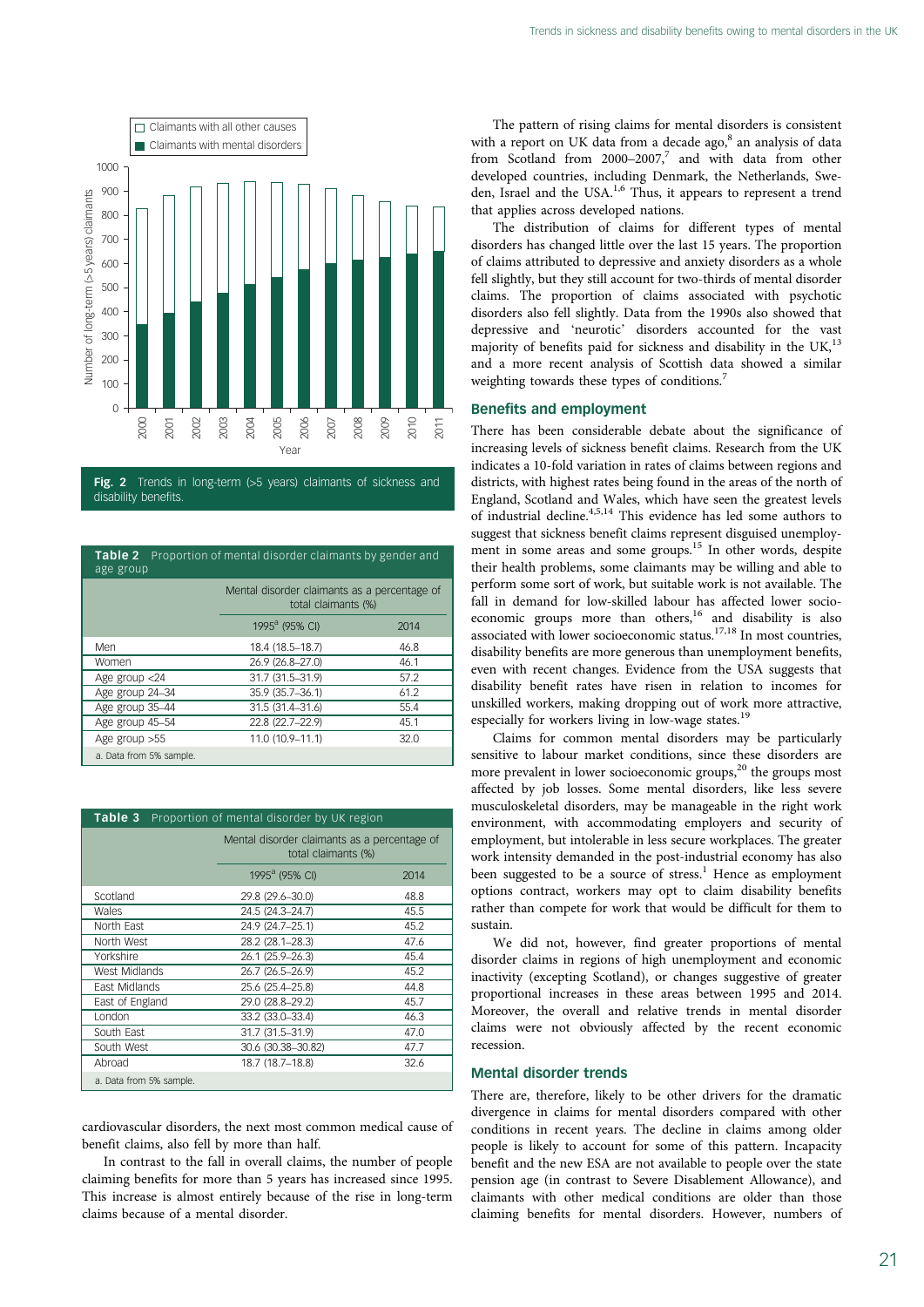<span id="page-4-0"></span>

| Table 4 Claimants classified according to major causal categories of mental disorder in 1999 and 2014 |                                                                                                                                                                                                                                                                                                                                                              |                                                         |                                                          |                                            |                                                 |
|-------------------------------------------------------------------------------------------------------|--------------------------------------------------------------------------------------------------------------------------------------------------------------------------------------------------------------------------------------------------------------------------------------------------------------------------------------------------------------|---------------------------------------------------------|----------------------------------------------------------|--------------------------------------------|-------------------------------------------------|
| Category of disorder                                                                                  | DWP data classification                                                                                                                                                                                                                                                                                                                                      | Number of<br>claimants 1999 <sup>a</sup><br>(thousands) | % of total mental<br>disorder claimants<br>1999 (95% CI) | Number of<br>claimants 2014<br>(thousands) | % of total mental<br>disorder<br>claimants 2014 |
| Depressive disorders <sup>b</sup>                                                                     | -Depressive episode<br>-Recurrent depressive disorder<br>-Persistent mood disorder<br>-Unspecified mood disorder                                                                                                                                                                                                                                             | 344.7                                                   | 41.5 (41.0-42.0)                                         | 513.9                                      | 44.2                                            |
| Anxiety and other neurotic<br>disorders <sup>b</sup>                                                  | -Phobic disorder<br>-Other anxiety disorder<br>-Reaction to severe stress<br>-Dissociative disorder<br>-Somatoform disorder                                                                                                                                                                                                                                  | 231.1                                                   | 27.8 (27.4-28.2)                                         | 263.1                                      | 22.6                                            |
| Psychotic disorders <sup>b</sup>                                                                      | -Schizophrenia<br>-Persistent delusional disorder<br>-Manic episode<br>-Unspecified non-organic psychosis                                                                                                                                                                                                                                                    | 69.4                                                    | 8.36 (8.09-8.63)                                         | 80.1                                       | 6.90                                            |
| Learning disability <sup>c</sup>                                                                      | -Unspecified mental retardation<br>-Specific developmental disorders<br>of scholastic skills<br>-Pervasive developmental disorder                                                                                                                                                                                                                            | 87.7                                                    | 10.6 (10.3-10.9)                                         | 125.5                                      | 10.8                                            |
| Alcohol and drug<br>dependence <sup>d</sup>                                                           |                                                                                                                                                                                                                                                                                                                                                              | 60.4                                                    | 7.27 (7.02-7.52)                                         | 89.7                                       | 7.71                                            |
| Dementia <sup>e</sup>                                                                                 |                                                                                                                                                                                                                                                                                                                                                              | 0.90                                                    | $0.11(0.08 - 0.14)$                                      | 1.14                                       | 0.1                                             |
| Personality disorder <sup>b</sup>                                                                     |                                                                                                                                                                                                                                                                                                                                                              | 2.20                                                    | $0.26(0.21 - 0.31)$                                      | 6.72                                       | 0.59                                            |
| Eating disorders <sup>b</sup>                                                                         |                                                                                                                                                                                                                                                                                                                                                              | 1.00                                                    | $0.12(0.09 - 0.15)$                                      | 2.48                                       | 0.21                                            |
| Mental disorders not<br>otherwise specified <sup>b</sup>                                              |                                                                                                                                                                                                                                                                                                                                                              | 28.7                                                    | 3.46 (3.28-3.64)                                         | 77.8                                       | 6.7                                             |
| Mental and behavioural<br>disorders associated with<br>puerperium <sup>b</sup>                        |                                                                                                                                                                                                                                                                                                                                                              | 4.10                                                    | $0.49(0.42 - 0.56)$                                      | 2.06                                       | 0.18                                            |
| Total mental disorders                                                                                |                                                                                                                                                                                                                                                                                                                                                              | 830.4                                                   |                                                          | 1162.4                                     |                                                 |
| a. Data from 5% sample.                                                                               | b. Z-test for difference between proportions of claimants in 1995 and 2014, P<0.0001.<br>c. Z-test for difference between proportions of claimants in 1995 and 2014, P=0.12.<br>d. Z-test for difference between proportions of claimants in 1995 and 2014, P=0.0006.<br>e. Z-test for difference between proportions of claimants in 1995 and 2014, P=0.52. |                                                         |                                                          |                                            |                                                 |

people on Severe Disablement Allowance were small, since it was discontinued in 2001. Moreover, the divergent trends were visible in every age category, and claims for mental disorders among older people rose regardless.

Evidence from the UK suggests a modest increase in the reported prevalence of common mental disorders since the early 1990s, but this is not large enough to account for the increase in disability claims, and may represent increasing recognition and identification of such disorders as much as their actual occurrence.<sup>[21](#page-6-0)</sup>

It seems likely that the decreasing stigma associated with mental health problems following media campaigns is significant. Individuals who might previously have been diagnosed as having other conditions, such as back pain, for example, may now be more readily classified as depressed. Indeed, evidence suggests that back and neck pain are often associated with mental disorders such as depression and anxiety.<sup>[22](#page-6-0)</sup> Moreover, changing approaches to the treatment of back pain, with an emphasis on recovery and activity, may have discouraged long-term claims for this condi-tion, facilitating the relative rise in mental disorder claims.<sup>[23,24](#page-6-0)</sup> This thesis is supported in the current data by the fact that the distribution of mental disorders across age groups and gender became more similar to the distribution of other disorders over the period examined. Our data also support a previous suggestion that the cultural changes that influenced the change from musculoskeletal disorders to mental disorders started in London and the South, and subsequently spread to other regions.<sup>[23](#page-6-0)</sup> Further research is needed, however, to explore the contrasting trends in claims for mental disorders and claims for other common medical conditions.

## Consequences of worklessness

Concerns about the disadvantages associated with worklessness were part of the motivation for the reforms to the benefits system introduced by the British Government in 2008.<sup>[3](#page-5-0)</sup> This coincided with the worldwide economic crash. Neither event appears to have had much impact on long-term trends in total claims for sickness and disability benefits in the UK, which were falling prior to 2008, nor on rates of mental disorder claims, which had long been rising. However, it is likely that numbers of claimants would have risen further over the economic recession in the absence of the new procedures.<sup>[5](#page-5-0)</sup>

Non-employment among those with mental health problems has individual as well as social costs. Work has been shown to be beneficial for mental health, and people with severe mental disorders who find secure employment show improvements in symptom levels, self-esteem, social disability and quality of life.<sup>[25,26](#page-6-0)</sup> Although research with people with severe mental disorders suggests they want to work, the barriers are substantial and include symptoms of the mental condition, effects of treatment, a poor sickness record and lack of confidence.<sup>[27,28](#page-6-0)</sup> There is a complex trade-off between providing security and dignity for people who are mentally incapacitated and unable to work, and creating a 'disability trap' that produces a culture of dependence and demoralisation.[29](#page-6-0) It is a particular concern that individuals with mental disorders show an increasing tendency to be claiming sickness and long-term disability benefits, since it has been shown that such people are unlikely ever to rejoin the workforce.<sup>[30](#page-6-0)</sup>

Although some argue that the most important intervention to reduce benefit claims is the provision of suitable job opportunities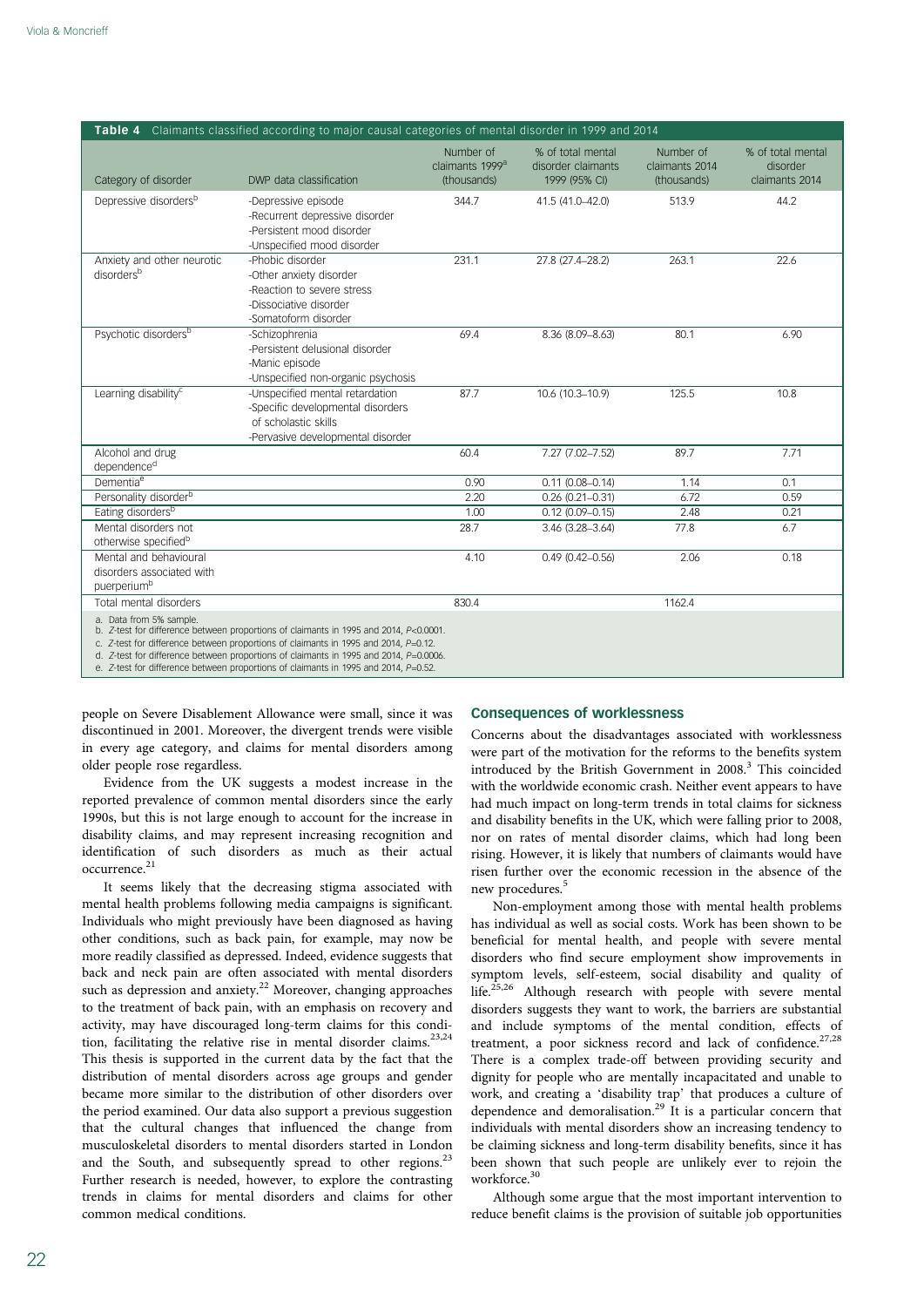<span id="page-5-0"></span>for lower socioeconomic groups,<sup>4</sup> others, including the UK Government, advocate individual-level interventions. Thus, the ESA benefit provides people who are thought to be capable of returning to work with support from an Employment Service Advisor. The success of this approach has not yet been formally evaluated, but more intensive employment support schemes have been trialled for people with severe mental disorders. Their success also depends on the local context of employment rates, economic growth and welfare systems, however,  $31,32$  and they have not so far been offered to people with less severe, but more common, mental health problems.

## Limitations

The way that mental disorders are classified by the Department for Work and Pensions does not correspond to official classification systems and the reliability of the classification has not been established. The information on diagnosis comes initially from general practitioners, who may provide only vague descriptions of the reasons for the claim (such as 'stress'). Whereas this is less likely to affect categorisation of claims into broad medical categories, it may affect the quality of data on different mental disorders. General practitioners may have a tendency, for example, to classify schizophrenia as something less severe to avoid the use of what is perceived as a stigmatising diagnosis. The introduction of more stringent procedures for obtaining benefits may produce the opposite pressure, requiring evidence of more serious problems to justify a claim. Moreover, some diagnoses such as bipolar disorder were not included, so that some people with this diagnosis may have been included in the 'depressive disorders' category under the Department's label of 'chronic mood disorders'. It is notable, however, that the relative contributions of different types of mental disorder, broadly conceived, have not changed substantially since the 1990s.

Despite these issues, the Department for Work and Pensions data are collected nationally, using the same protocols year on year. Since 2000, diagnostic information has been provided for 100% of all claimants nationwide, except for the early years of the introduction of ESA. Prior to this date, detailed information, such as diagnostic category, was only available for a 5% sample of claimants. Overall numbers of claimants and proportions of claimants prior to 2000 therefore represent estimates. Because of the large size of the sample, the estimates are extremely precise, however, as indicated by the narrow confidence intervals. Moreover, unlike some other countries, for example, the USA where there are multiple types of public assistance for people with illhealth, the system of sickness and disability benefits in the UK is relatively simple. Even with the changeover to the new ESA, it is possible to examine long-term trends in the total number of people who receive public welfare payments because of ill-health.

#### **Implications**

According to the current analysis, mental disorders constitute a major burden on social resources, and one that is increasing. Moreover, the burden is largely attributable to common mental disorders, such as anxiety and depression, rather than conditions like schizophrenia that are generally regarded as being more severe and persistent. The increasing use of all types of drugs for mental disorders, and especially antidepressants, in England since the 1990s does not appear to have ameliorated the rising trends in disability claims for these conditions.<sup>[33](#page-6-0)</sup> Moreover, long-term use of antidepressants is reported to be increasing, $34$  just as long-term disability claims because of mental disorders are rising. These corresponding trends may indicate greater chronicity of depression and other common mental disorders than is usually thought to be the case.

The disguised unemployment hypothesis suggests that socioeconomic changes, not individual-level treatment, are required to reduce sickness benefit claims, particularly the provision of suitable employment opportunities where health and mental health-related limitations are accommodated. Supported employment interventions may complement such measures, but further research is needed to evaluate their effectiveness for people with severe, and less severe, mental health problems in the context of the UK.

#### Acknowledgments

We would like to thank the staff of the Department for Work and Pensions for supplying and clarifying aspects of the data, and Dr Rebecca Jones of the Division of Psychiatry, University College London for statistical advice.

Sebastião Viola, Lic Med, MRCPsych, Severn Deanery, Bristol, UK; Joanna Moncrieff, MBBS, MD, Division of Psychiatry, University College London, London, UK

Correspondence: Dr J. Moncrieff, Division of Psychiatry, University College London, Maple House, 149 Tottenham Court Road, London W1T 7NF, UK. E-mail: j.moncrieff@ucl.ac.uk

First received 7 Oct 2015, final revision 7 Oct 2015, accepted 25 Nov 2015

#### References

- 1 Kemp PA, Sunden A, Bakker Tauritz B. Sick Societies? Trends in Disability Benefits in Post-industrial Welfare States. International Social Security Association, 2006.
- 2 Black C. Dame Carol Black's Review of the Health of Britain's Working Age Population: Working for a Healthier Tomorrow. TSO (The Stationery Office), 2008.
- 3 Department for Work and Pensions. A New Deal for Welfare: Empowering People to Work. DWP, 2006
- 4 Beatty C, Fothergill S. The diversion from 'unemployment' to 'sickness' across British regions and districts. Reg Stud 2005: 39: 837-54.
- 5 Beatty C, Fothergill S, Gore A. The Real Level of Unemployment 2012. Centre for Regional, Economic and Social Research, Sheffield Hallam University, 2012.
- 6 Danziger S, Frank RG, Meara E. Mental illness, work, and income support programs. Am J Psychiatry 2009; 166: 398–404.
- 7 Brown J, Hanlon P, Turok I, Webster D, Arnott J, Macdonald EB. Mental health as a reason for claiming incapacity benefit—a comparison of national and local trends. J Public Health (Oxf) 2009; 31: 74–80.
- 8 Waddell G, Aylward M. The Scientific and Conceptual Basis of Incapacity Benefits. TSO (The Stationery Office), 2005.
- 9 Department for Work and Pensions. Work and Pensions Longitudinal Study. DWP, 2015 [\(https://www.gov.uk/government/statistics/work-and-pensions-longitudinal](https://www.gov.uk/government/statistics/work-and-pensions-longitudinal-study)[study, accessed 30 May 2015\).](https://www.gov.uk/government/statistics/work-and-pensions-longitudinal-study)
- 10 Department for Work and Pensions. Statistics at DWP. DWP, 2015 ([https://www.](https://www.gov.uk/government/organisations/department-for-work-pensions/about/statistics) [gov.uk/government/organisations/department-for-work-pensions/about/statistics,](https://www.gov.uk/government/organisations/department-for-work-pensions/about/statistics) [accessed 30 May 2015\).](https://www.gov.uk/government/organisations/department-for-work-pensions/about/statistics)
- 11 World Health Organization. International Classification of Diseases, version 10. WHO, 1990.
- 12 Department for Work and Pensions. Employment and Support Allowance. 2015 ([https://www.gov.uk/employment-support-allowance/overview, accessed 30 May](https://www.gov.uk/employment-support-allowance/overview) [2015\).](https://www.gov.uk/employment-support-allowance/overview)
- 13 Moncrieff J, Pomerleau J. Trends in sickness benefits in Great Britain and the contribution of mental disorders. J Public Health Med 2000; 22: 59–67.
- 14 Green AF, Owen D. Where are the Jobless? Changing Unemployment and Nonemployment in Cities and Regions. Policy Press, 1998.
- 15 Beatty C, Fothergill S, Macmillan R. A theory of employment, unemployment and sickness. Reg Stud 2000; 34: 617–30.
- 16 Nickell S, Quintini G. The recent performance of the UK labour market. Oxford Rev Econ Policy 2003; 18: 202–20.
- 17 Adamson JA, Ebrahim S, Hunt K. The psychosocial versus material hypothesis to explain observed inequality in disability among older adults: data from the West of Scotland Twenty-07 Study. J Epidemiol Community Health 2006; 60: 974-80.
- 18 Gannon B, Nolan B. The impact of disability transitions on social inclusion. Soc Sci Med 2007; 64: 1425–37.